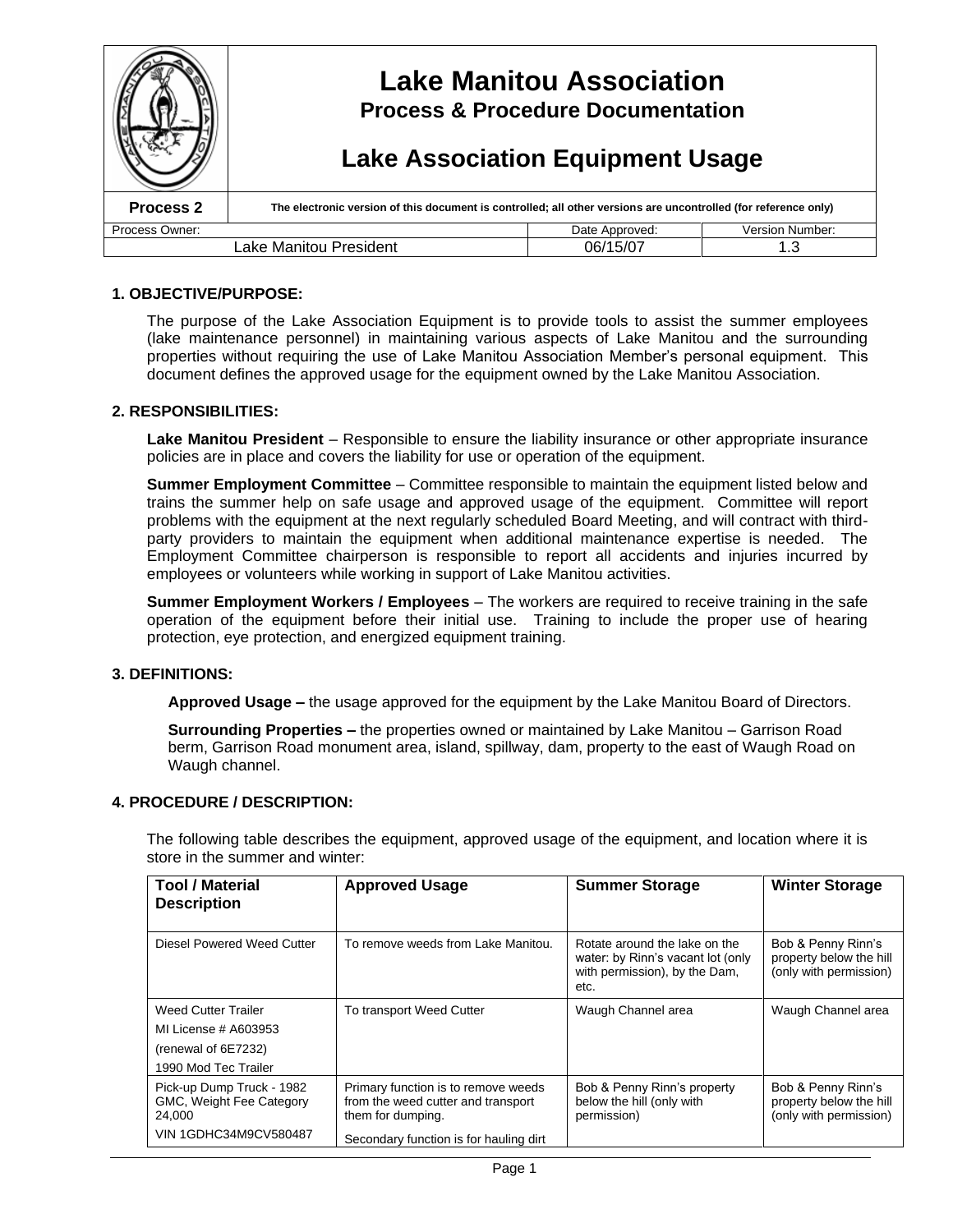

# **Lake Manitou Association Process & Procedure Documentation**

# **Lake Association Equipment Usage**

Process Owner: Date Approved: University of the Manitour Process Owner: University of the Manitour Procedent of the California of the California of the Manitour Procedent of the California of the California of the Manitour

**Process 2 The electronic version of this document is controlled; all other versions are uncontrolled (for reference only)** 

| Lake Manitou President                |                                                                                                                            | 06/15/07                                                    | 1.3                                                                     |  |
|---------------------------------------|----------------------------------------------------------------------------------------------------------------------------|-------------------------------------------------------------|-------------------------------------------------------------------------|--|
|                                       |                                                                                                                            |                                                             |                                                                         |  |
| MI Special Farm License #<br>002F008  | and materials for maintaining the Lake<br>Manitou Area.                                                                    |                                                             |                                                                         |  |
| Tool / Material<br><b>Description</b> | <b>Approved Usage</b>                                                                                                      | <b>Summer Storage</b>                                       | <b>Winter Storage</b>                                                   |  |
| Weed Whacker / Cutter                 | To trim the Garrison Road berm, the<br>Spillway, the Dam, and the Island, as<br>well as the area east of Garrison<br>Road. | Jerry Meyer's garage                                        | Jerry Meyer's garage                                                    |  |
| Y-shaped weed cutter                  | To manually cut weeds in shallow<br>areas.                                                                                 | Judi Keay's garage                                          | Judi Keay's garage                                                      |  |
| Safety Buoys                          | To direct boat traffic and for safety<br>awareness.                                                                        | In the water.                                               | On the weed cutter.                                                     |  |
| Seiiki Disk w/tape measure            | To measure water clarity.                                                                                                  | Jerry Meyer's garage                                        | Jerry Meyer's garage                                                    |  |
| Pontoon Weed sprayer                  | To spray weed and algae control<br>chemicals                                                                               | On the water by Rinn's vacant<br>lot (only with permission) | Bob & Penny Rinn's<br>property below the hill<br>(only with permission) |  |
| Bubbler air compressors               | To aerate the lake.                                                                                                        | Typically stored on the                                     | Typically stored on                                                     |  |

Association members property

JerryMeyer'sgarage JerryMeyer'sgarage

the Association members property

## **5. REQUIREMENTS / NOTIFICATION:**

The equipment is to be used only by individuals trained on their safe operation and that can ensue they will operate them safely.

The driver of the Pick-up dump truck must have a current drivers license in the State of Michigan and have no outstanding wants or warrants from the State of Michigan or local community law enforcement jurisdictions.

The user of the diesel weed cutter and Y-shaped weed cutter must be by someone responsible enough to ensure safe operation.

### **6. REFERENCES, SUPPORTING PROCESSES, AND TOOLS:**

Bubbler Spare Parts **To repair, replace, or support the** 

existing bubblers

- Equipment Maintenance Schedule and Forms
- Equipment Problem Reporting Process and Forms
- Accident / Safety Incident Reporting Process and Forms
- Equipment Safety Training Process and Forms

### **7. KEY CRITICAL SUCCESS FACTORS:**

- All personal must be instructed on the safe operation of the equipment prior to first use.
- All equipment guards, that are to be in-place for safety, must be present before operation of the equipment.
- Equipment must be maintained to ensure safe operation.